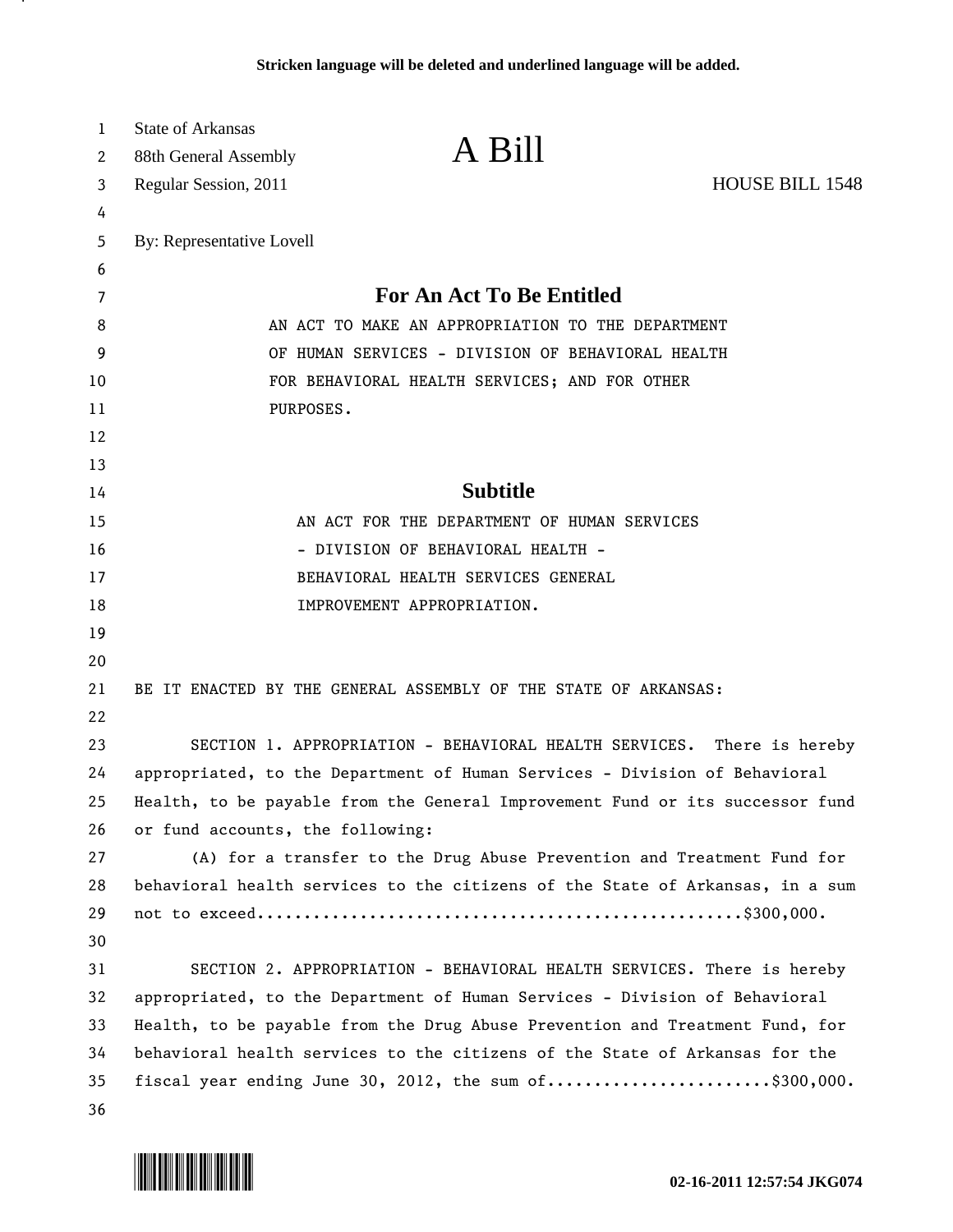SECTION 3. SPECIAL LANGUAGE. NOT TO BE INCORPORATED INTO THE ARKANSAS CODE NOR PUBLISHED SEPARATELY AS SPECIAL, LOCAL AND TEMPORARY LAW. Notwithstanding any other rules, regulations or provision of law to the contrary the appropriations authorized in this Act shall not be restricted by requirements that may be applicable to other programs currently administered. New rules and regulations may be adopted to carry out the intent of the General Assembly regarding the appropriations authorized in this Act. 

 SECTION 4. DISBURSEMENT CONTROLS. (A) No contract may be awarded nor obligations otherwise incurred in relation to the project or projects described herein in excess of the State Treasury funds actually available therefor as provided by law. Provided, however, that institutions and agencies listed herein shall have the authority to accept and use grants and donations including Federal funds, and to use its unobligated cash income or funds, or both available to it, for the purpose of supplementing the State Treasury funds for financing the entire costs of the project or projects enumerated herein. Provided further, that the appropriations and funds otherwise provided by the General Assembly for Maintenance and General Operations of the agency or institutions receiving appropriation herein shall not be used for any of the purposes as appropriated in this act.

 (B) The restrictions of any applicable provisions of the State Purchasing Law, the General Accounting and Budgetary Procedures Law, the Revenue Stabilization Law and any other applicable fiscal control laws of this State and regulations promulgated by the Department of Finance and Administration, as authorized by law, shall be strictly complied with in disbursement of any funds provided by this act unless specifically provided otherwise by law.

 SECTION 5. LEGISLATIVE INTENT. It is the intent of the General Assembly that any funds disbursed under the authority of the appropriations contained in this act shall be in compliance with the stated reasons for which this act was adopted, as evidenced by the Agency Requests, Executive Recommendations and Legislative Recommendations contained in the budget manuals prepared by the Department of Finance and Administration, letters, or summarized oral testimony in the official minutes of the Arkansas Legislative Council or Joint Budget Committee which relate to its passage and adoption.